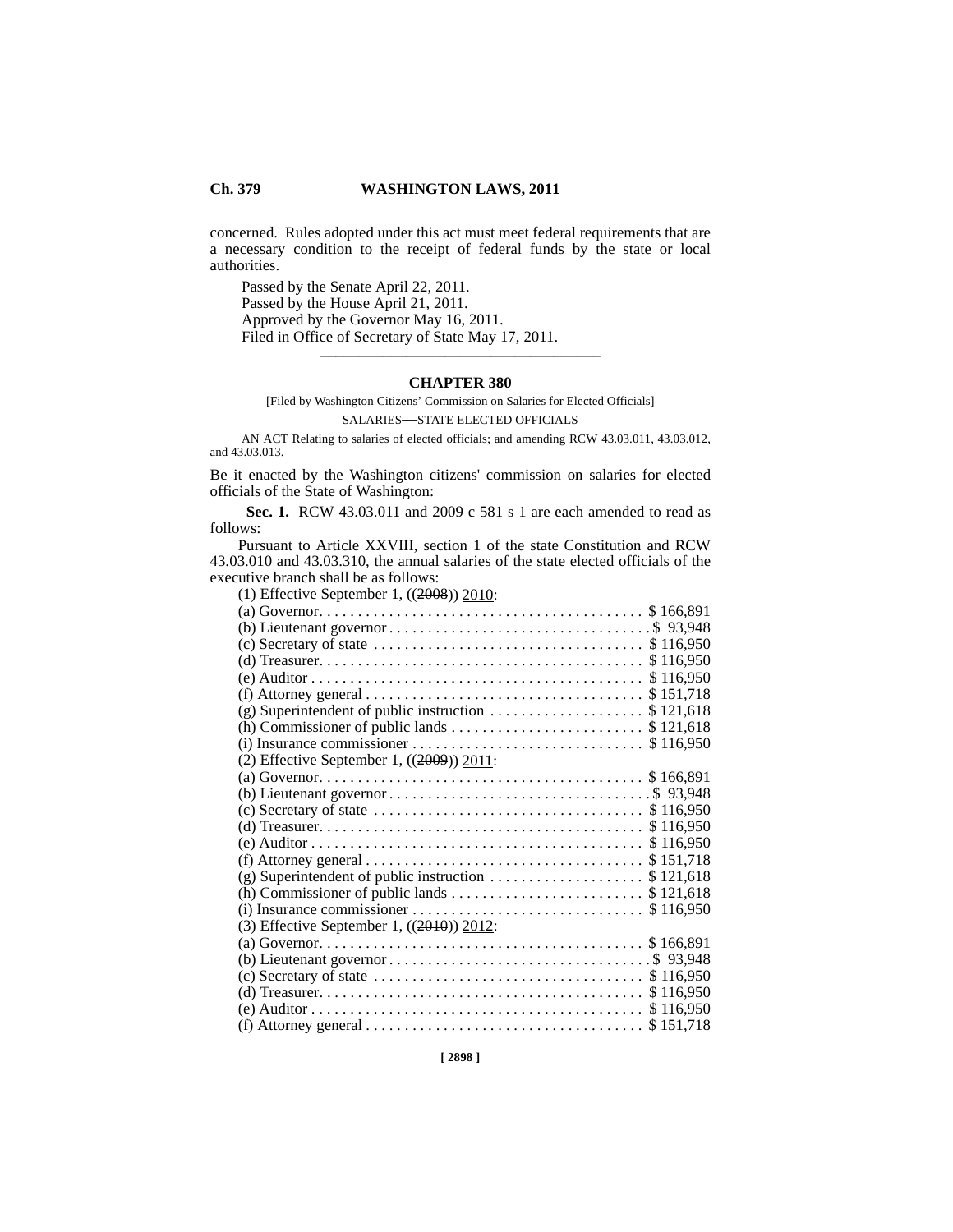## **WASHINGTON LAWS, 2011 Ch. 380**

(g) Superintendent of public instruction  $\dots \dots \dots \dots \dots$  \$ 121,618

(h) Commissioner of public lands . . . . . . . . . . . . . . . . . . . . . . . . . \$ 121,618

 $(i)$  Insurance commissioner  $\dots \dots \dots \dots \dots \dots \dots \dots \dots$  \$ 116,950

(4) The lieutenant governor shall receive the fixed amount of his or her salary plus 1/260th of the difference between his or her salary and that of the governor for each day that the lieutenant governor is called upon to perform the duties of the governor by reason of the absence from the state, removal, resignation, death, or disability of the governor.

 **Sec. 2.** RCW 43.03.012 and 2009 c 581 s 2 are each amended to read as follows:

Pursuant to Article XXVIII, section 1 of the state Constitution and RCW 2.04.092, 2.06.062, 2.08.092, 3.58.010, and 43.03.310, the annual salaries of the judges of the state shall be as follows:

| (1) Effective September 1, $((2008))$ 2010:                                              |
|------------------------------------------------------------------------------------------|
|                                                                                          |
| (b) Judges of the court of appeals $\dots \dots \dots \dots \dots \dots \dots$ \$156,328 |
|                                                                                          |
|                                                                                          |
| (2) Effective September 1, $((2009))$ 2011:                                              |
|                                                                                          |
| (b) Judges of the court of appeals $\dots \dots \dots \dots \dots \dots \dots$ \$156,328 |
|                                                                                          |
|                                                                                          |
| (3) Effective September 1, $((2010))$ 2012:                                              |
|                                                                                          |
| (b) Judges of the court of appeals $\dots \dots \dots \dots \dots \dots \dots$ \$156,328 |
|                                                                                          |
|                                                                                          |
|                                                                                          |

(4) The salary for a part-time district court judge shall be the proportion of full-time work for which the position is authorized, multiplied by the salary for a full-time district court judge.

 **Sec. 3.** RCW 43.03.013 and 2009 c 581 s 3 are each amended to read as follows:

Pursuant to Article XXVIII, section 1 of the state Constitution and RCW 43.03.010 and 43.03.310, the annual salary of members of the legislature shall be:  $(1)$  Effective September 1,  $((2008))$  2010:

| (b) Speaker of the house $\dots \dots \dots \dots \dots \dots \dots \dots \dots \dots \dots$ \$ 50,106 |
|--------------------------------------------------------------------------------------------------------|
|                                                                                                        |
|                                                                                                        |
|                                                                                                        |
|                                                                                                        |
|                                                                                                        |
| (b) Speaker of the house $\dots \dots \dots \dots \dots \dots \dots \dots \dots \dots$ \$ 50,106       |
|                                                                                                        |
|                                                                                                        |
|                                                                                                        |
|                                                                                                        |